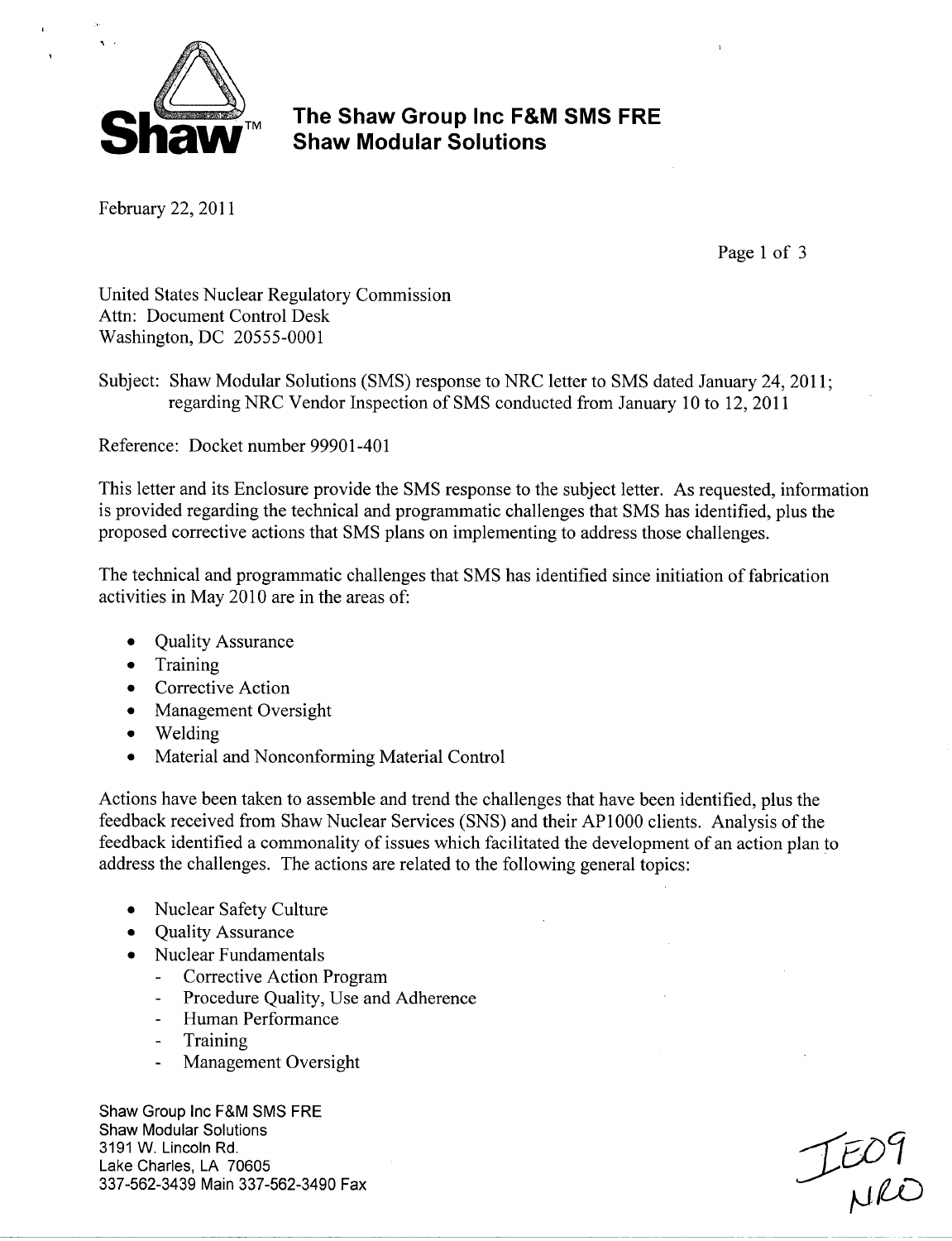

February 22, 2011

Page 2 of 3

Subject: SMS response to NRC letter dated January 24, 2011, cont'd

- Process Improvement
	- **-** General
	- **-** Welding
	- **-** Work Control
	- **-** Material Control

SMS is committed to enhancing and maintaining a sustainable nuclear safety culture and regulatory compliance program that demonstrates our understanding of regulatory compliance and meets or exceeds the appropriate regulations.

In addition to the above-requested information, the subject letter requested that SMS provide dates regarding when SMS expects to be in full production of structural and mechanical AP 1000 submodules, and the expected date of the first shipment of AP 1000 modules.

SMS expects to be at a high level of production of structural modules in early June 2011. SMS expects that shipment of the first structural sub-module will occur the end of June 2011. Fabrication of mechanical modules will follow the structural modules. SMS will provide an update when the schedule for the mechanical modules is finalized. If schedule changes are necessary, SMS will promptly notify the NRC.

Several challenge areas have been identified as a result of recent assessments, audits and program implementation. SMS is committed to the establishment and maintenance of a nuclear safety culture and regulatory compliance program that demonstrates our understanding of regulatory compliance and meets or exceeds the appropriate regulations.

SMS appreciates the resources necessary to establish, and the efforts required to implement, a regulatory compliance program that demonstrates the level of effectiveness expected for the scope of supply we are providing to the nuclear industry. We recognize the importance of having a management team that possesses nuclear industry experience, and/or is supplemented by other experienced individuals until such time as that experience is acquired internally. We are taking, and will continue to take, actions in that area. We recognize and embrace an environment of continuously rising standards and process improvement. We have taken, are taking and will continue to take those actions needed to elevate our program implementation to the level of effectiveness appropriate to the fabrication of AP1000 modules.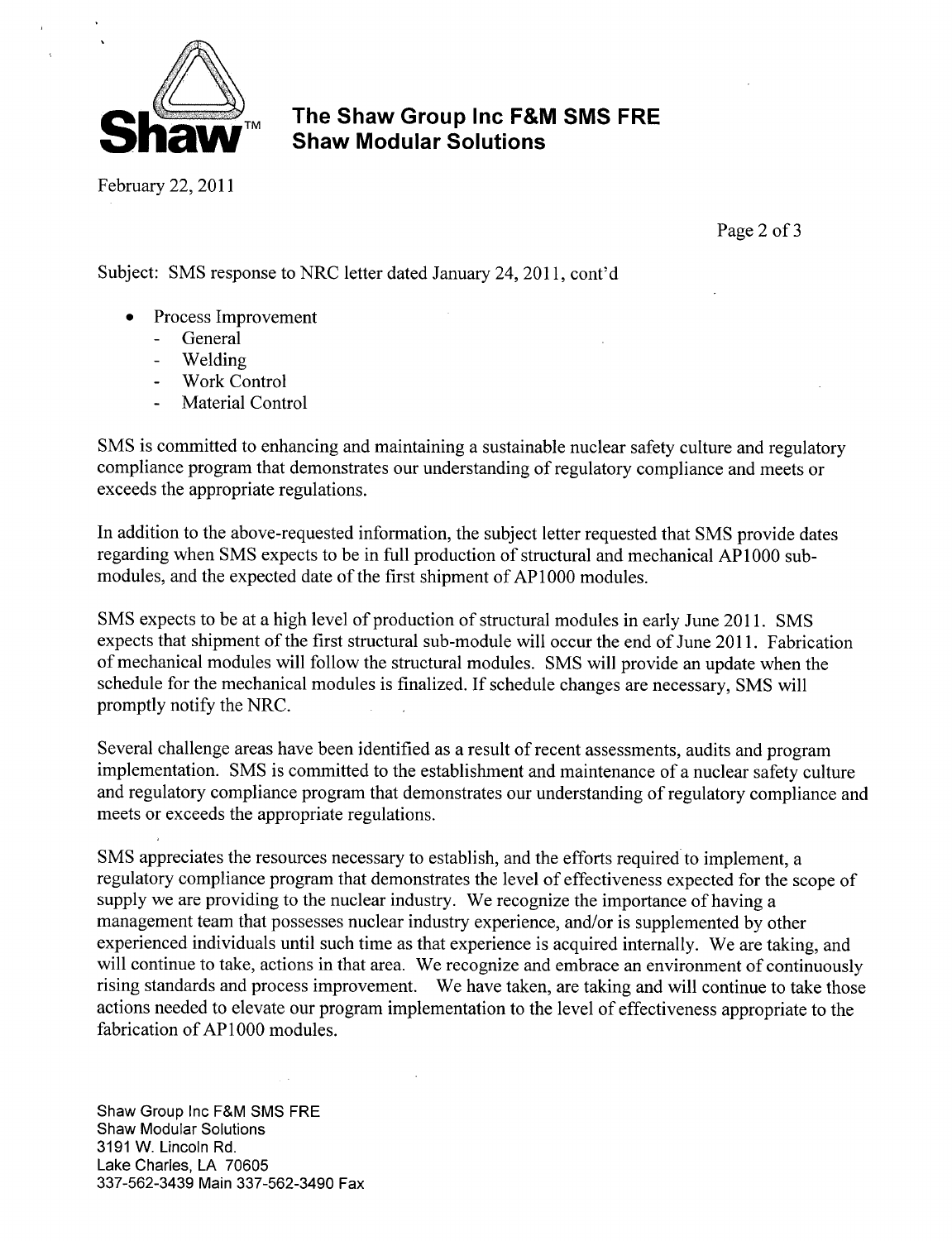

February 22, 2011

Page 3 of 3

Subject: SMS response to NRC letter dated January 24, 2011, cont'd.

SMS regrets that the status of activities at the time of the NRC inspection did not facilitate completion of the inspection as planned. We trust that the information provided in this letter and its Enclosure is satisfactory. If any further information or clarification is needed, please do not hesitate to contact me.

Very truly yours, **Jøseph L. Ernst** 

'Executive Vice President Shaw Modular Solutions

Enclosure

C: D. Chapman J. H. Martin M. Moser R. Rehkugler SMS Document Control

> J. Peralta, Chief Quality and Vendor Branch 1 Division of Construction Inspection and Operational Programs Office of New Reactors United States Nuclear Regulatory Commission

K. Kavanagh Senior Reactor Engineer Office of New Reactors United States Nuclear Regulatory Commission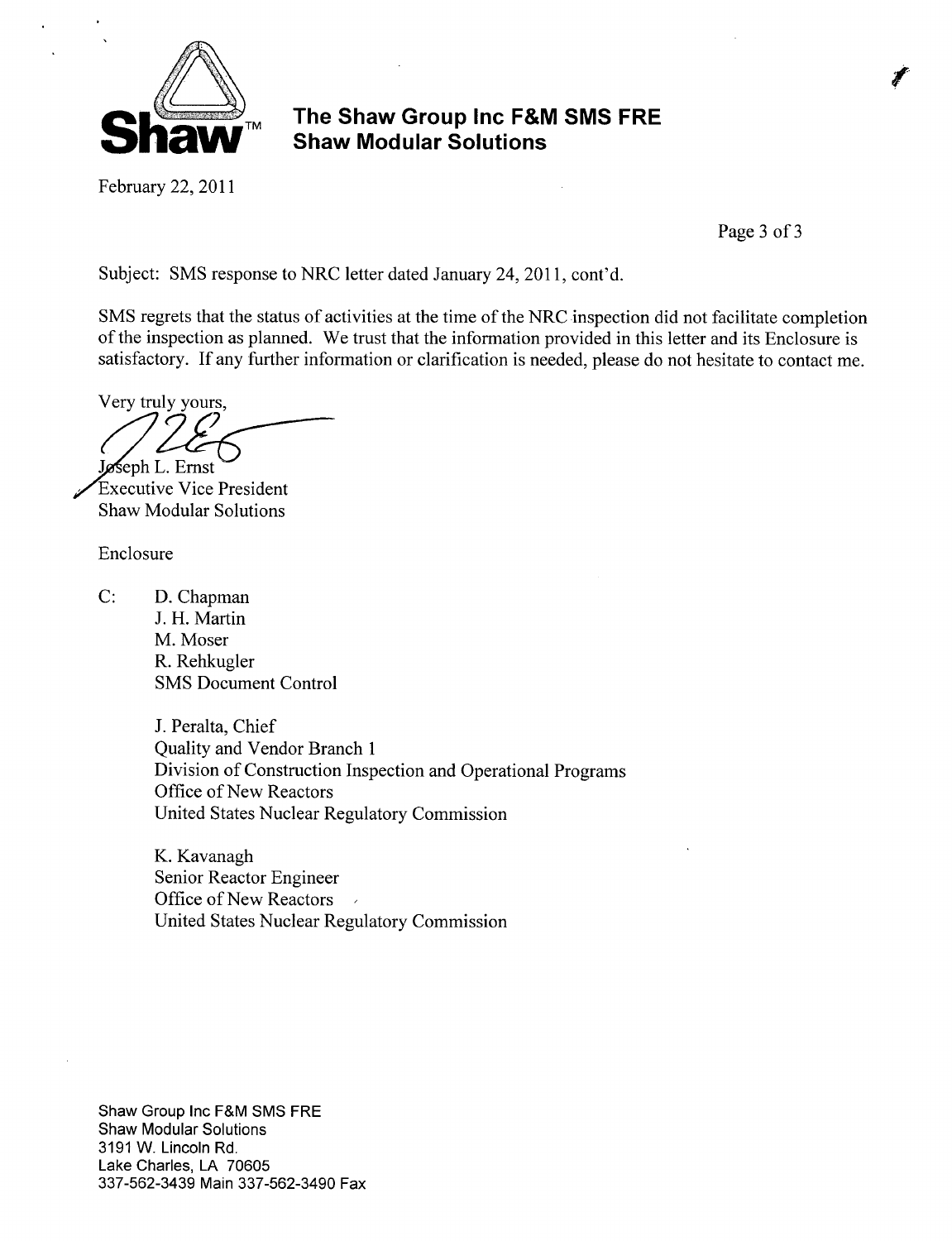

Enclosure to SMS response to NRC letter dated January 24, 2011

Page 1 of 5

This Enclosure provides the Shaw Modular Solutions (SMS) reply to items 1 and 2 of the United States Nuclear Regulatory Commission (NRC) letter dated January 24, 2011. NRC Request items 3 and 4 are addressed in the letter transmitting this enclosure.

#### NRC **REQUEST**

1. (Provide) a description of the technical and programmatic challenges that SMS has identified during its self-assessment conducted in December 2010.

#### **SMS RESPONSE**

In addition to the self-assessments conducted in December 2010, multiple audits and assessments were performed in 2010, pertinent conclusions of which are included in this response for completeness. SMS identified one issue related to welding capabilities as a technical challenge area. All other challenge areas are considered to be programmatic in nature. The corresponding corrective actions for each issue are addressed in the response to NRC Request item 2.

A) Quality Assurance

Through various self-assessments and external reviews, SMS has determined that the Quality Assurance (QA) organization was not sufficiently independent from the execution of program activities. Members of the QA organization were frequently relied on to develop and implement processes and procedures. The skills and knowledge level of some members of the QA organization require improvement.

B) Training

Assessments, Corrective Action Reports (CAR) and other sources of input identified weaknesses in the SMS training program. Effectiveness improvement in several areas, including QA, Quality Control (QC), welding and material control, are needed.

C) Corrective Action Program (CAP)

The CAP had not been effectively implemented with regard to timely issue identification and resolution, resolution adequacy, and determination of the cause(s) for significant conditions adverse to quality.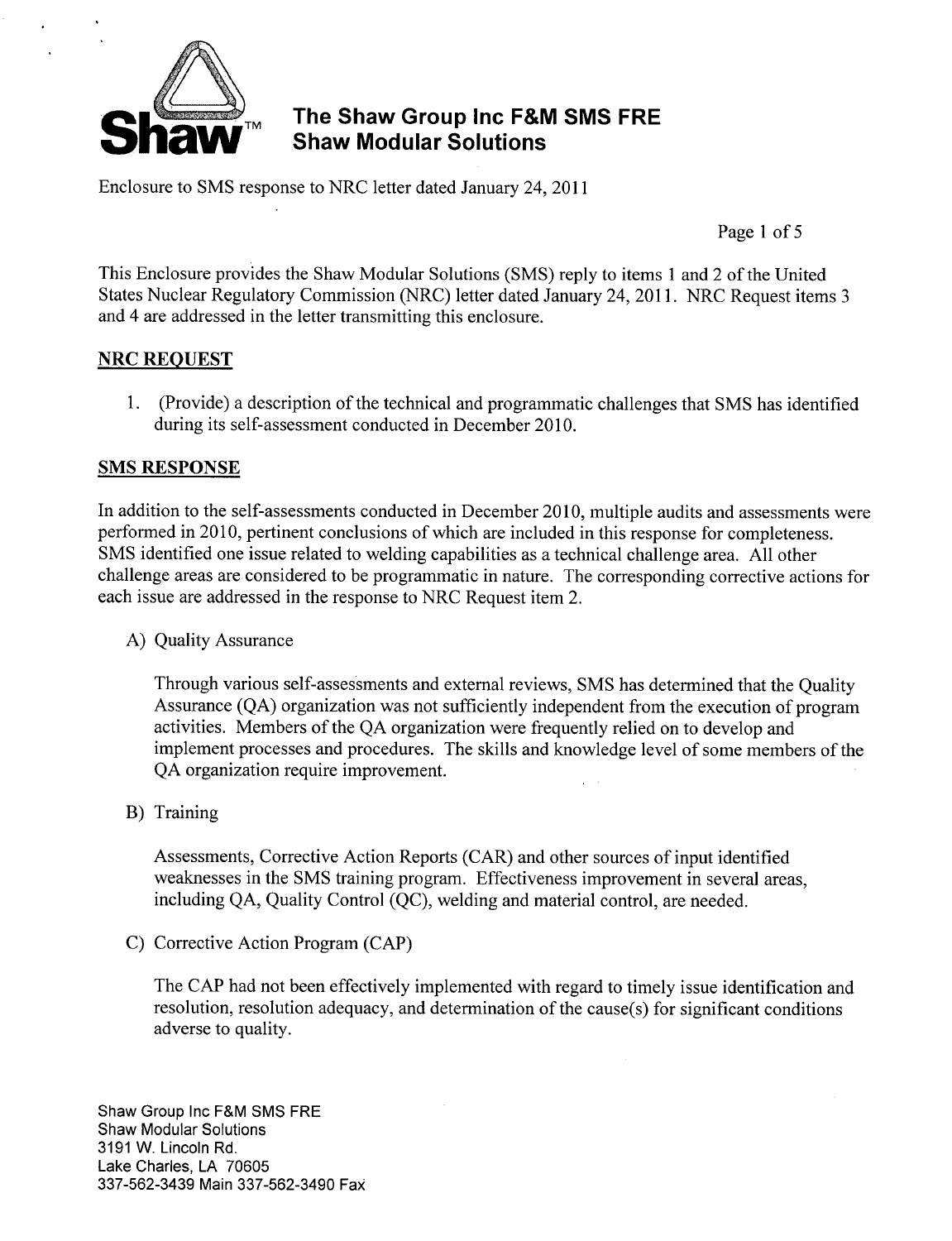

Enclosure to SMS response to NRC letter dated January 24, 2010, cont'd.

Page 2 of 5

#### D) Management Oversight

The level and effectiveness of management oversight of daily activities was determined to be inadequate based on the quality of work, including fabrication and process development activities, performed to date.

**E)** Welding capabilities

A self-assessment concluded that improvement was needed with regard to the welding skills and technical knowledge of a number of SMS welding personnel.

F) Material and Nonconforming Material Controls

An internal audit identified that material storage areas were not clearly marked, including differentiation of nonconforming materials. Additionally, controls for tracking receipt and use of materials needed improvement.

#### NRC **REQUEST**

2. (Provide) the proposed corrective actions that SMS plans on implementing to address the technical and programmatic challenges.

#### **SMS RESPONSE**

After the recent NRC inspection at SMS, actions were taken to assemble and trend the challenges that had been self-identified or raised by other entities. These analyses resulted in the development of an action plan to address the challenges. The following topics are the focus of the plan.

- Nuclear Safety Culture
- **"** Quality Assurance
- \* Nuclear Fundamentals
	- **-** Corrective Action Program
	- **-** Procedure Quality, Use and Adherence
	- **-** Human Performance
	- **-** Training
	- **-** Management Oversight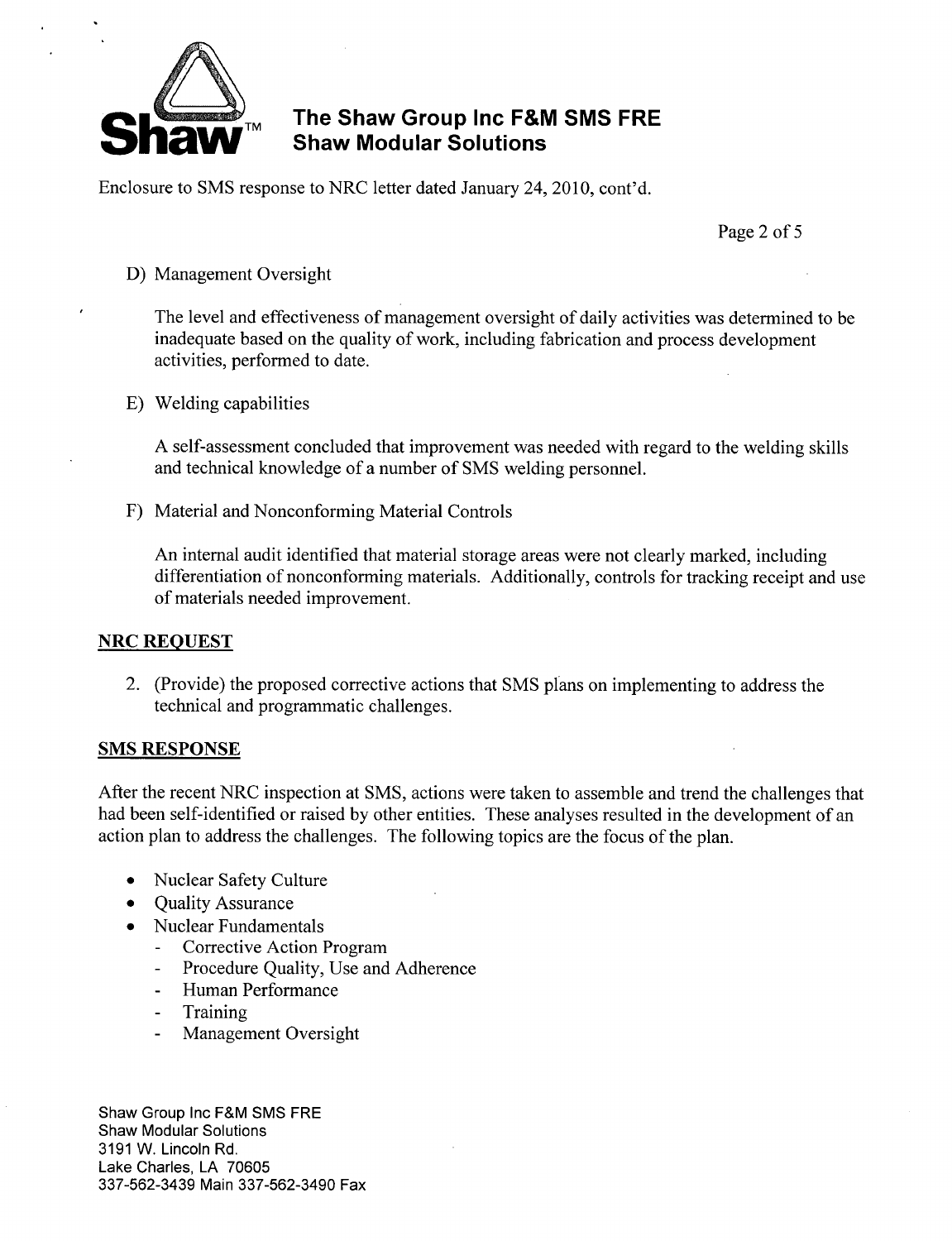

# **A FIRM SHAW GROUP INC F&M SMS FRE**

Enclosure to SMS response to NRC letter dated January 24, 2010, cont'd.

Page 3 of 5

- Process Improvement
	- **-** General
	- **-** Welding
	- **-** Work Control
	- **-** Material Control

The goal of the action plan is to ingrain nuclear industry expectations and high standards into the workforce and processes. The plan is designed to ensure regulatory margin above minimum compliance. The status of this plan is updated routinely, with periodic status reports to SNS and its AP1000 clients.

A comprehensive listing of actions related to each of these categories has been developed and populated with owners and specific due dates. The action items have been prioritized to support the production and shipment dates referenced in this letter. The actions provided below are correlated to the challenge areas identified in the response to NRC Request item 1 above.

#### A) Quality Assurance

- 1. Establish independence of the QA and QC organizations by realigning organizational responsibilities.
- 2. Revise the SMS QA Manual and implementing procedures to reflect organization and process changes.
- 3. Determine the need for additional resources.
- B) Training
	- 1. Establish training standards and expectations for each department.
	- 2. Ensure SMS management is familiar with the relevant lessons learned that are identified in NUREG-1055, "Improving Quality and the Assurance of Quality in the Design and Construction of Nuclear Power Plants", and is committed to avoiding the concerns raised in **NUREG-1055.**
	- 3. Improve the process and tools in place to ensure ongoing personnel training effectiveness.
	- 4. Enhance SMS personnel understanding of the importance of training and ensure that they are fully capable of and committed to effectively administering the training.
	- *5.* Develop performance metrics to assess the effectiveness of SMS training.
	- 6. Improve the technical process/procedural knowledge and welding skills of SMS welding personnel.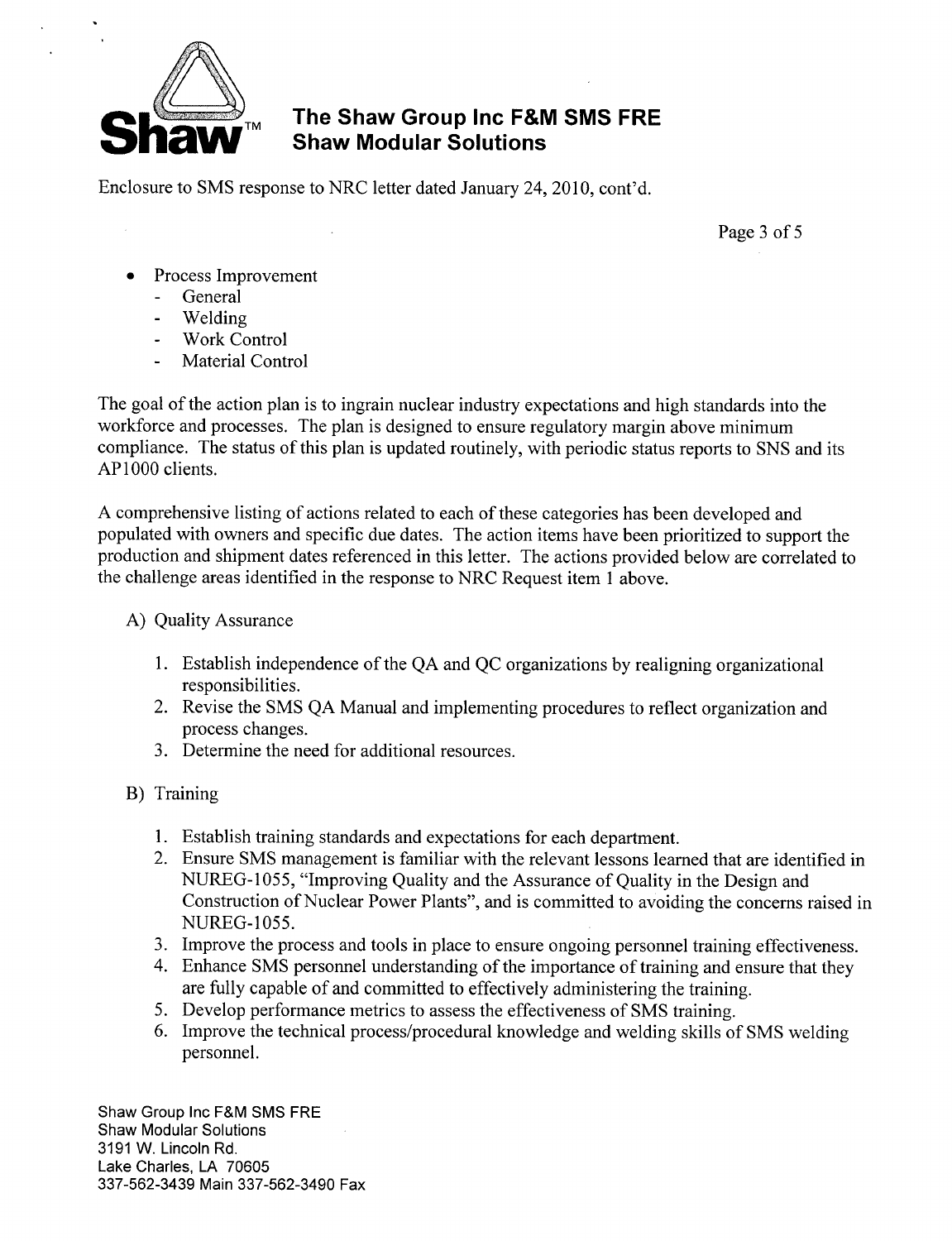

Enclosure to SMS response to NRC letter dated January 24, 2010, cont'd.

Page 4 of 5

- 7. Improve the methods by which requisite skills and knowledge are identified, evaluated, imparted and measured for existing and future/incoming welding personnel.
- 8. Conduct additional training to improve the skills and knowledge of existing and future/incoming QA management and staff personnel.
- 9. Reinforce and confirm QC personnel understanding of the expectations and standards applicable to working in a nuclear safety related work environment.
- 10. Train all employees on expectations and use of the CAP.
- C) Corrective Action Program (CAP)
	- 1. Transfer "ownership" and administration of the CAP from the Independent Oversight organization to the Operations organization.
	- 2. Deploy new CAP process attributes (e.g., electronic tracking, trending program, Corrective Action Review board, performance metrics) to improve the level of CAP sophistication and effectiveness.
	- 3. Resolve the Significant Conditions Adverse to Quality (SCAQ) that have been previously identified.
	- 4. Perform a common cause evaluation related to current and past SCAQs.
	- 5. Implement the CAP in a manner to ensure that SMS work processes receive ongoing scrutiny to identify and implement identified improvements, contributing to identifying potential problems before they manifest themselves.
	- 6. Revise the CAP process to allow entry of conditions by any employee.
- D) Management Oversight
	- 1. Reinforce, on an ongoing basis, the expectations of a nuclear safety related work environment and the need to utilize and adhere to established procedural requirements.
	- 2. Enhance the amount and quality of SMS management/supervisory oversight of daily work activities.
	- 3. Develop, issue and use a procedure for pre-job briefings, including standard criteria, actions, responsibilities, schedule, communication and quality expectations.
- **E)** Welding capabilities
	- 1. Develop, issue, and use a SMS Welding Manual that addresses applicable Code requirements.